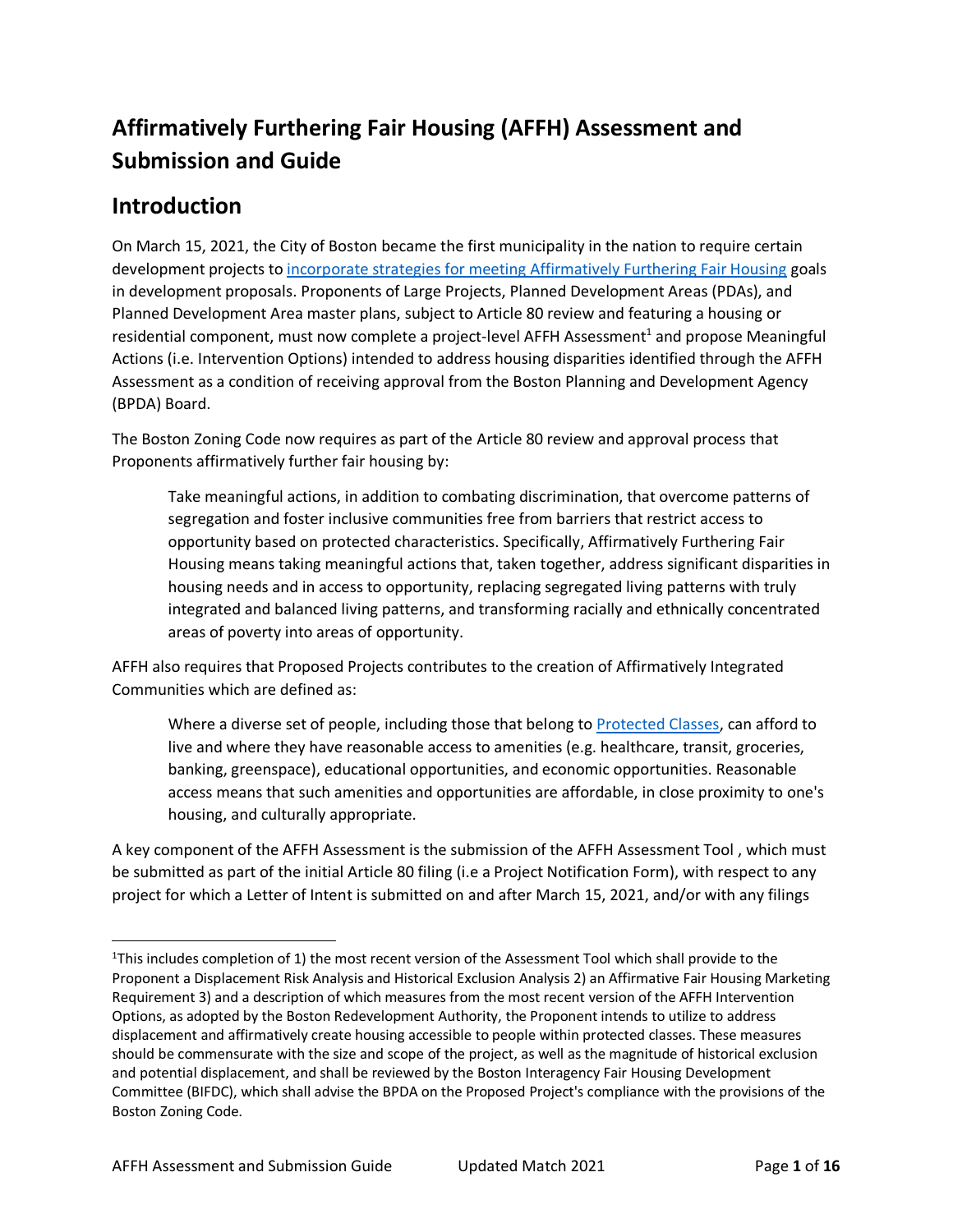requesting substantive project changes (i.e. a Notice of Project Change or PDA amendment) submitted on and after March 15, 2021. The purpose of the AFFH Assessment Tool is to provide the Proponent with the information and structure necessary to consider both Historical Exclusion and Risk of Displacement within one quarter mile of the Proposed Project site. By completing the AFFH Assessment Tool and considering the Historical Exclusion and Displacement Risk that may be present at and around the Proposed Project Site, the Proponent should then be able to select Intervention Options intended to meet the needs community in a way that is inclusive of and inviting to members of protected classes.

When completing the AFFH Assessment and considering which Intervention Options are appropriate to addressing housing disparities, the Proponent should consider:

- 1. How the size, scope, and scale of the Proposed Project does or does not continue patterns of Historical Exclusion and/or contribute to displacement of the existing community, especially displacement of members of protected classes.
- 2. Which Intervention Options can address the unique needs of and the Displacement Risk experienced by the community already present at the Proposed Project Site while also helping to address patterns of Historical Exclusion experienced by members of protected classes.

To assist Proponents with determining if the Intervention Options selected are appropriate based on the size, scale, and scope of the Proposed Project, the extent of Historical Exclusion at the Proposed Project Site, the Displacement Risk at the Proposed Project Site, and the characteristics of the surrounding community, the AFFH amendment to the Boston Zoning Code called for the creation of the Boston Interagency Fair Housing Development Committee (BIFDC). This non-voting committee will review AFFH submissions and determine if AFFH zoning requirements are satisfied in order to make a recommendation to the BPDA board that the Proposed Project meets AFFH requirements of the Boston Zoning Code. BIFDC recommendations-including plans for monitoring ongoing AFFH commitments-will be included in the BPDA Board Memo and will be memorialized in Housing and/or Cooperation Agreements associated with Proposed Projects.

The AFFH Assessment and review process has been modeled after the Boston Zoning Code Article 37, [Green Building and Climate Resiliency](http://www.bostonplans.org/planning/planning-initiatives/article-37-green-building-guidelines) assessment and review process. As with Article 37, Proponents should anticipate the time it takes to complete the new AFFH assessment as part of the initial filing and/or substantial project change process as well as the need to address strategies for meeting AFFH requirements at public meetings, scoping sessions, and at any other presentation during which the Proponent describes how the Proposed Project is likely to impact the surrounding community.

## **Protected Classes**

Through the AFFH Assessment process Proponents will be asked to describe how to address the needs of members of protected classes. The City of Boston recognizes the following protected classes:

- Race
- Color
- Religion
- National Origin
- Sex
- Familial Status (i.e. families with children)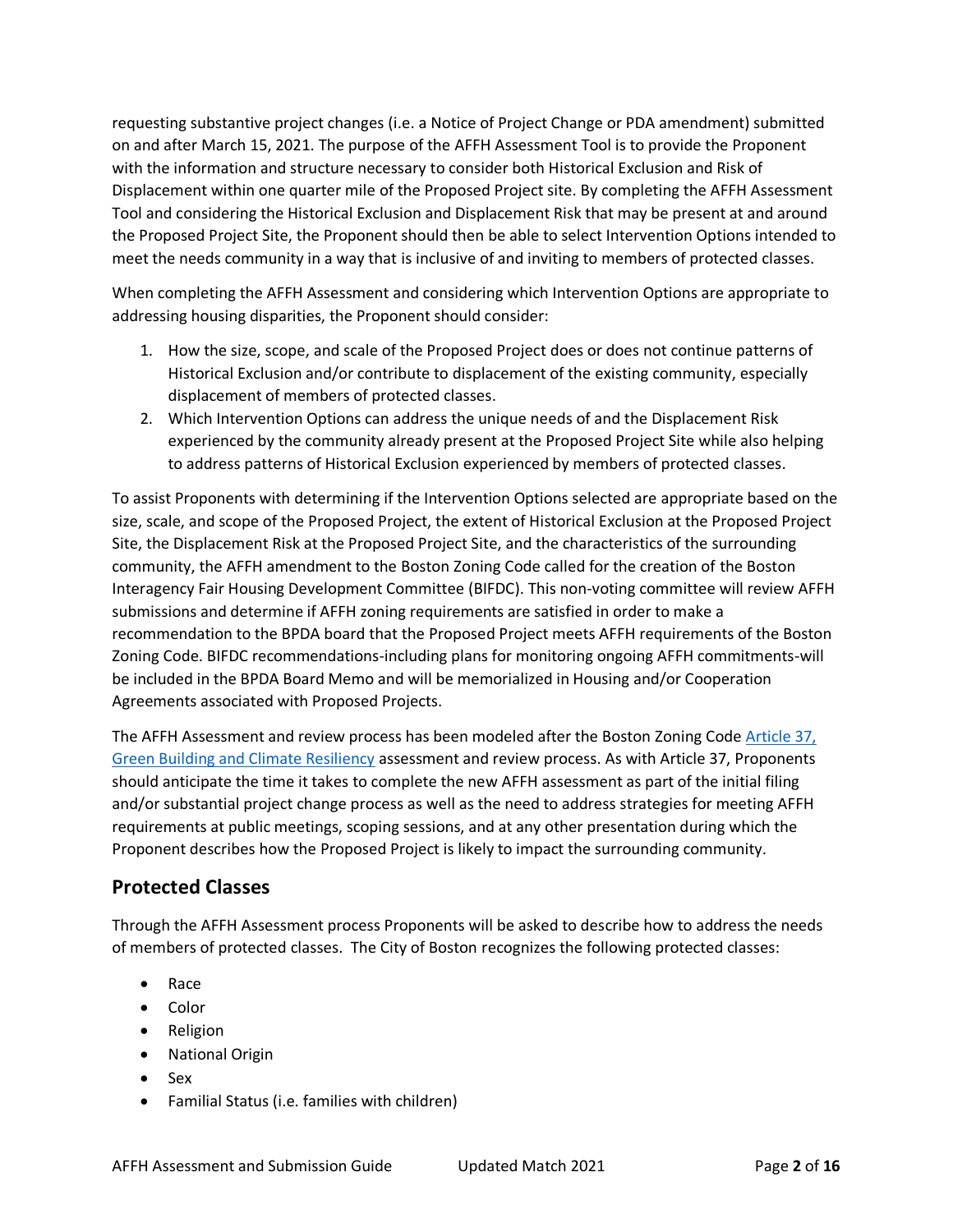- Disability
- Marital Status
- Military Status
- Age
- Sexual Orientation
- Source of Income (e.g. receiving public assistance or having a Section 8 voucher)
- Gender Identity & Expression
- Ancestry

Proponents should refer to this list of protected classes when asked to discuss how a proposed AFFH strategy addresses the needs of members of protected classes.

## **The Affirmatively Furthering Fair Housing Assessment Tool**

Although the AFFH Assessment Tool is modeled on Article 37 tools, the content and scope are unique. This section is intended to assist stakeholders and developers to understand and complete and submit the AFFH Assessment Tool and to provide guidance on how use each part of the AFFH Assessment Tool to craft a strategy for addressing AFFH goals.

The AFFH Assessment Tool is comprised of two parts:

- 1. The [AFFH Assessment Form;](http://bostonplans.org/AFFH-Assessment-Tool) and
- 2. The [Housing and Household Composition Community Profile Report](http://maps.bostonplans.org/affh/#/)

### **AFFH Assessment Form**

The AFFH Assessment Form<sup>2</sup> is a document that the Proponent will complete and submit with all Large Project, PDA, and PDA master plan projects under Article 80B and 80C review and featuring a housing component as part of the initial filing (i.e. Project Notification Form) or any time there is a substantive project change (i.e. Notice of Project Change or PDA Amendment filing). Proponent must understand all parts the AFFH Assessment Form and the Housing and Household Composition Community Profile Report as well as the Intervention Options in order to complete the AFFH Assessment Form. As result, Proponents are encouraged to review this entire guide prior to completing and submitting the AFFH Assessment Form.

The AFFH Assessment Form is comprised of eight sections, each of which will be explained below. The Proponent must complete each section to the best of their knowledge in order for the BIFDC to review the Assessment Tool and make a recommendation to the BPDA Board.

<sup>&</sup>lt;sup>2</sup> Proponent can complete the AFFH Assessment form as a fillabl[e Word Document](file:///C:/Users/mccar/Desktop/bostonplans.org/AFFH-Assessment-Tool) which can be submitted with other Article 80 filings or it can be submitted vi[a Google Forms.](https://bit.ly/38qXmh0) For questions on how to access and complete the AFFH Assessment Form please contact Michelle McCarthy, Housing Policy Manager at [michelle.mccarthy@boston.gov.](mailto:michelle.mccarthy@boston.gov)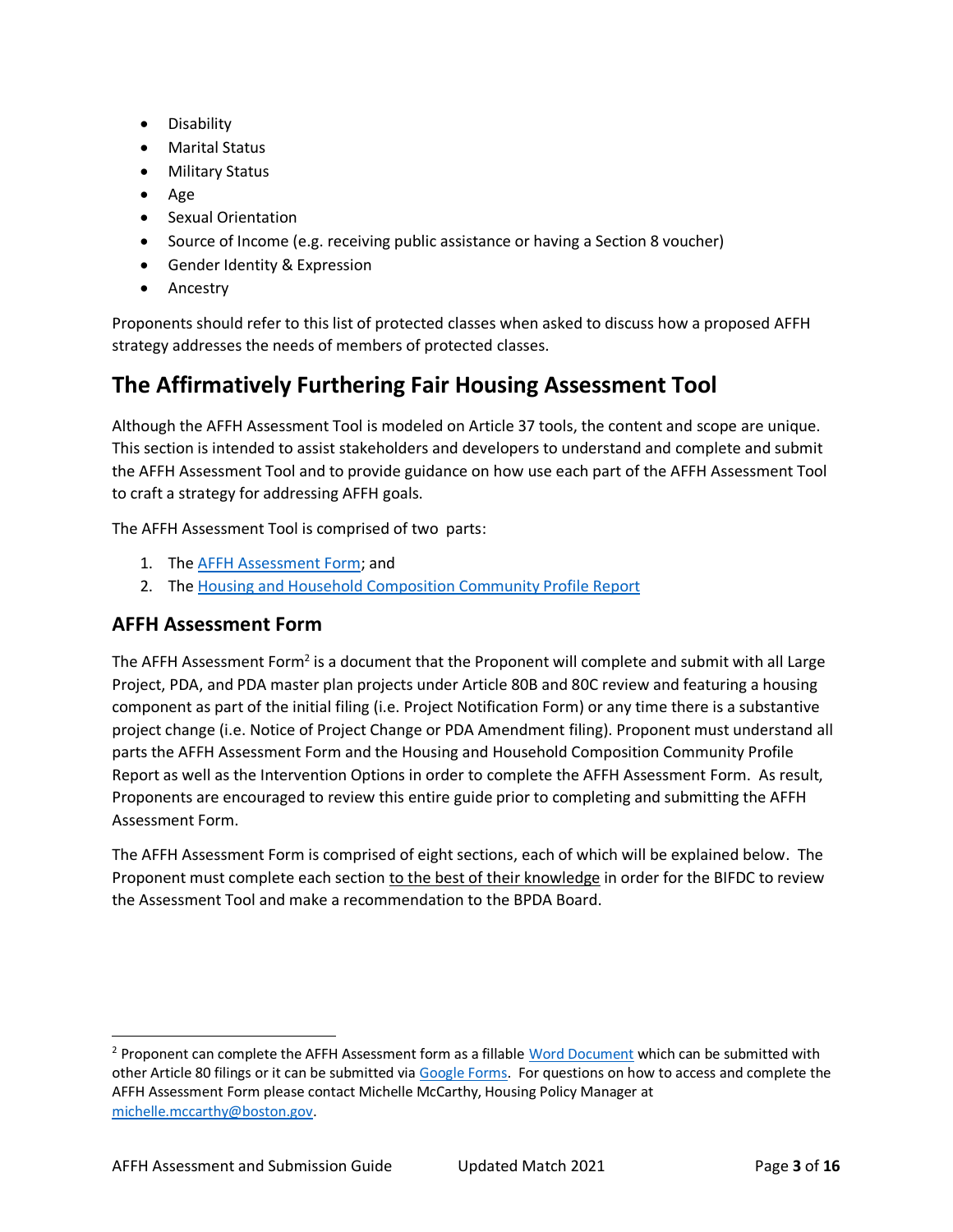#### **Section 1: Submission Information – Primary Contact**

Here, the Proponent will provide the name and contact information for the person submitting the AFFH Assessment as well as the size of the Proposed Project and the point in the Article 80 review process when the submission is being made.

#### **Section 2: Development Team-Primary Contact**

Here the Proponent will provide names and contact information for the Proponent, Attorney, and Marketing Agency. Please provide only one contact for each of these roles. The Proponent will also enter in the name of the BPDA Project Manager and the BPDA Planner assigned to their project.

#### **Section 3: Proposed Project Overview**

This section has two parts. Part 3.A ("Proposed Project Information") asks about the Proposed Project Site while part 3.B ("Proposed Project Description") asks about anticipated uses at the Proposed Project Site, with an emphasis on residential uses. Proponents should be prepared to provide as many details as possible in order assess the anticipated size and scope of the Proposed Project. Getting an accurate picture of the anticipated size and scope of the Proposed Project is necessary because the size and scope of the Proposed Project is an important factor in determining which Intervention Options are appropriate for the Proposed Project.

#### **Section 4: Displacement Risk at the Proposed Project Site**

Here the Proponent must-to the best of their knowledge-provide as much information as possible about previous uses (within the previous two years from the date of AFFH submission) and current uses at the Proposed Project site. This Section is broken down in to three parts so that the Proponent can answer questions about past uses as well as more detailed questions about residential and commercial uses, as applicable.

When answering questions in Section 4.B ("Past and Current Residential Use Details)" Proponents must be as comprehensive as possible when describing current and recent past tenants or occupants at the Proposed Project Site in order to describe the extent to which actual displacement has occurred or is likely to occur. The Proponent will be required to address actual anticipated or recent displacement detailed in Section 4.B, in Section 6 Strategy for Addressing AFFH Goals.

The Proponent should provide similar details in Section 4.C ("Past and Current Commercial Use Details") in describing any anticipated commercial displacement that is likely to occur and what types of commercial tenants-if any-are likely to occupy the site after development. Understanding what kind of commercial displacement may have recently occurred or is likely to occur is important for understanding the impact of the Proposed Project on the surrounding community and will help to determine if the AFFH strategy and selected Intervention Options are proportional to the size and scope of the Proposed Project and its impact on the community.

#### **Section 5: Inclusionary Development Policy (IDP)**

Here the Proponent will describe how the Proposed Project will meet [Inclusionary Development Policy](http://www.bostonplans.org/getattachment/91c30f77-6836-43f9-85b9-f0ad73df9f7c) (IDP) requirements. Proponents should be as detailed as possible when describing the anticipated number, size, and [Area Median Income](http://www.bostonplans.org/housing/income,-asset,-and-price-limits) (AMI) limits of IDP units in this section. While AFFH encompasses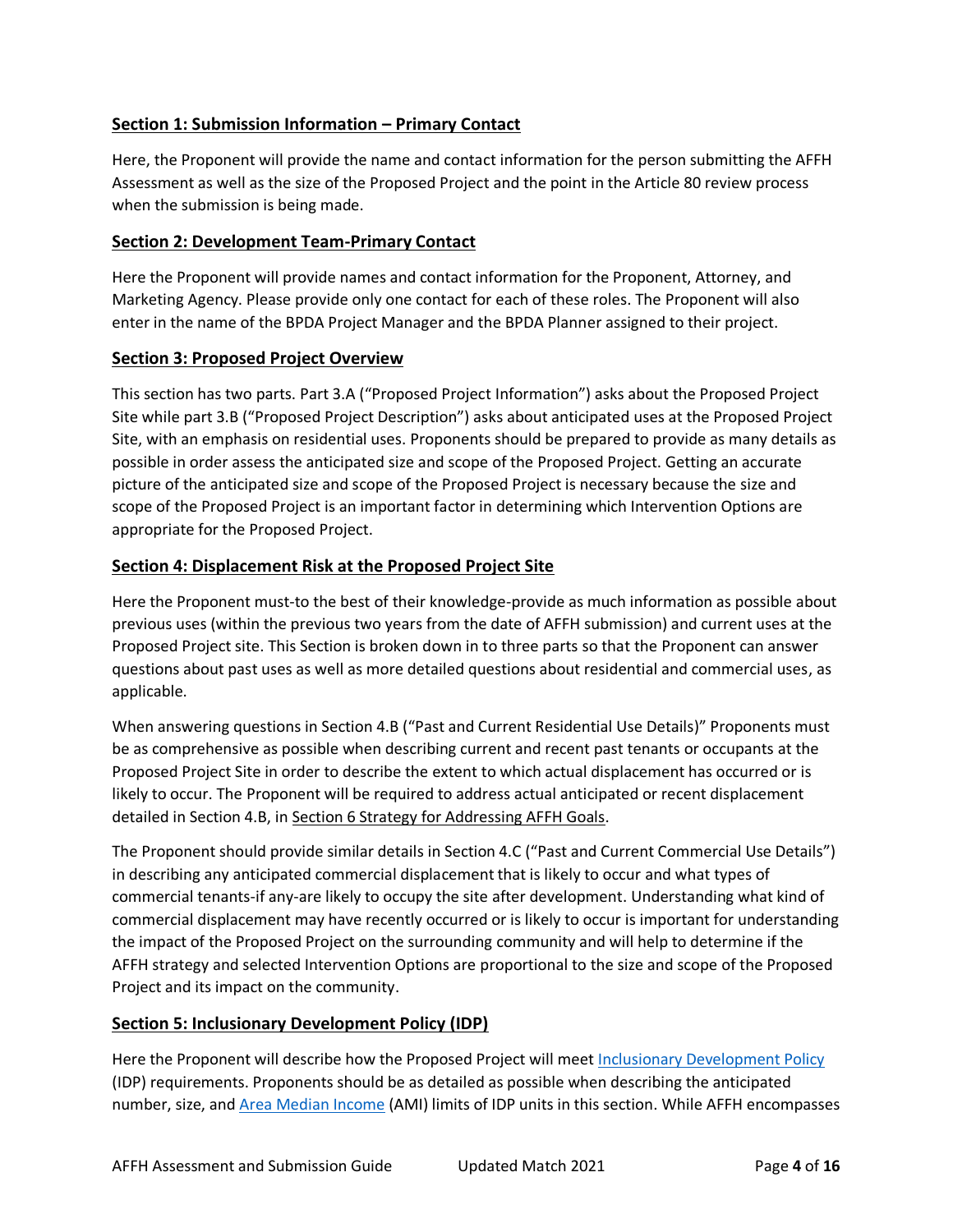more than just IDP units and affordable housing, the Proponent's plan for meeting IDP goals must be addressed in Section 6: Strategy for Addressing AFFH Goals and can influence which Intervention Options are selected.

#### **Section 6: Strategy for Addressing AFFH Goals**

In this section the Proponent will detail which Intervention Options will be selected and how those Intervention Options will be incorporated as part of an overall AFFH strategy. To complete this section you must reference the Housing and Household Composition Community Profile Report as well as the Department of Neighborhood Development Displacement Risk Index and Maps. This section is broken down into four parts in order to help the Proponent address several specific AFFH concerns.

Section 6.A ("Intervention Options & Intervention Enhancements") is where the Proponent will select specific Intervention Options and-if necessary-Intervention Enhancements. For more information on each Intervention Option, see the section of this guide below entitled Intervention Options and Intervention Enhancements. Proponents must select at least one Article 80 Intervention Option and one Marketing & Housing Access Option, although certain Proposed Projects may be required to select more than one of these options as an Intervention Enhancement if the BIFDC determines that additional Intervention Options are recommended based on the size and scope of the Proposed Project, the extent of Historical Exclusion, and/or the extent of Displacement Risk in the surrounding community. Proponents may also opt to propose one or more Supplemental Process Options an Intervention Enhancement. For each Intervention Option selected, the Proponent will explain how many units the Intervention Option will apply to, distinguishing between market-rate and IDP units and provide other details necessary to describe the intended scope and implementation of the selection Intervention Options.

In Section 6.B ("Discussion of the Impact of Intervention Options on Displacement Risk") the Proponent will discuss how the selected Intervention Options as well as the IDP program addresses Displacement Risk both at the Proposed Project Site and within the surrounding community. To address Displacement Risk at the Proposed Project Site, Proponent should reference the answers provided in **Section 4 ("Displacement Risk At the Proposed Project Site")** to explain why the selected Intervention Options and/or other AFFH strategies (such as offering relocation or other assistance to existing tenants) sufficiently helps to mitigate displacement risk at the Proposed Project site. To address Displacement Risk in the surrounding community, the Proponent must reference the information provided in the Housing and Household Composition Community Profile Report and the DND Displacement Risk Index and Maps and discuss how the selected Intervention Options address the needs of the people in the surrounding community, particularly those who are members of protected classes who are most at risk of displacement. More information on what the Housing and Household Composition Community Profile Report is provided later in this guide.

Section 6.B also requires the Proponent to address how the proposed IDP program address community needs, especially the needs of protected classes. To answer this question completely, Proponents should discuss how the proposed IDP program meets the needs of members of protected classes in the community. Finally, Section 6.B gives Proponents the opportunity to discuss any other strategies or mitigations measures that will be used to address Displacement Risk that have not previously been discussed but which will be included as part of the Proponent's overall strategy for meeting AFFH goals.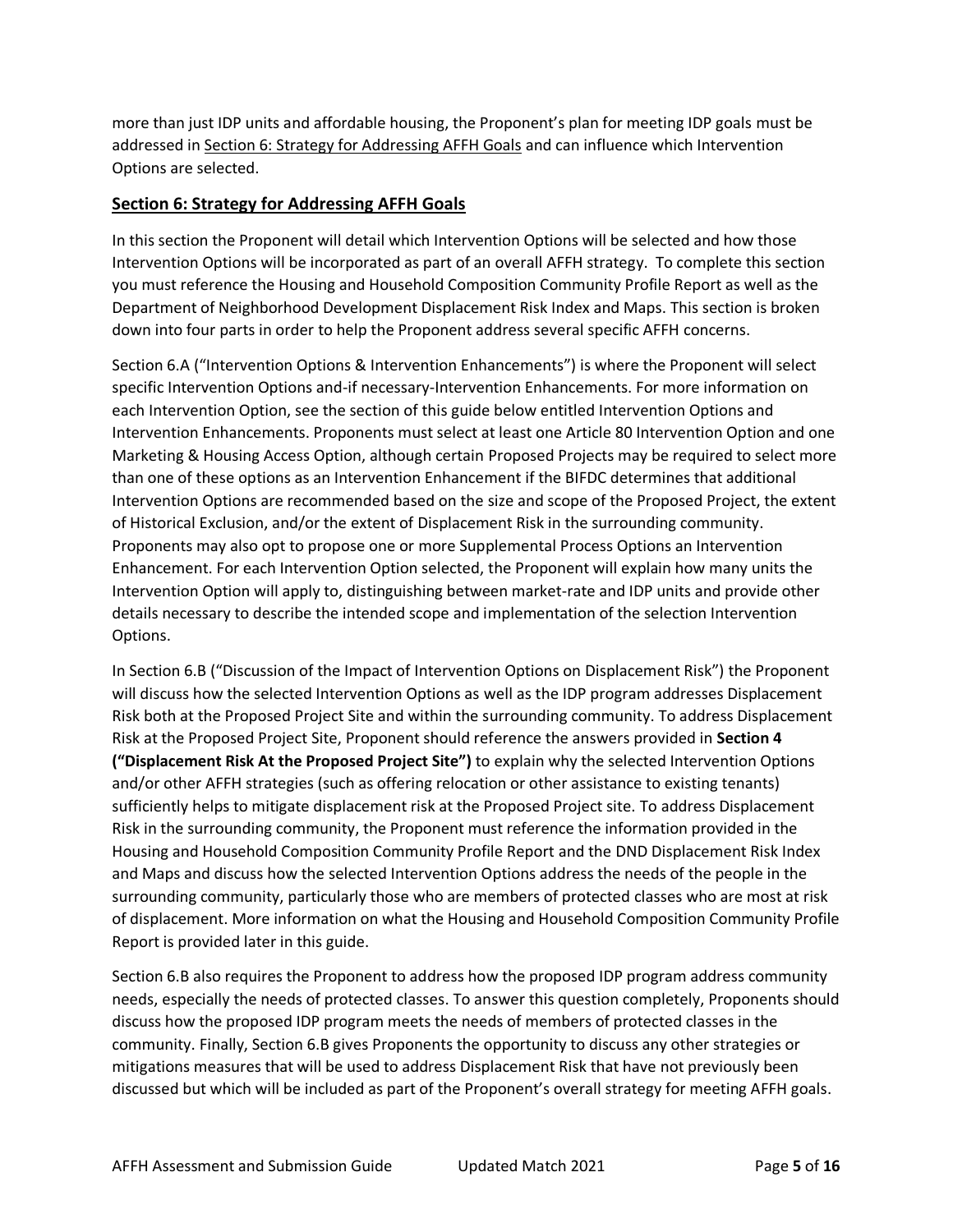In Section 6.C ("Discussion of the Impact of Intervention Options of Historical Exclusion") the Proponent will use the Historical Exclusion portion of the Housing and Household Community Profile report to discuss how the selected Intervention Options mitigate the impacts of Historical Exclusion at and around the Proposed Project site and how the selected Intervention Options are inclusive of members of protected classes. The Proponent should discuss all the Intervention Options selected, as well as any additional strategies for addressing Historical Exclusion and creating a Proposed Project that is integrated and inclusive with respect to the surrounding community and welcoming with respect to those who have been historically excluded from the surrounding community, especially members of protected classes.

Section 6.D ("Discussion of Marketing and Tenant Selection") requires the Proponent to discuss outreach to and marketing of housing units both to the surrounding community, and to member of protected classes who have been historically excluded from the community. The Proponent is encouraged to provide a sample of their occupancy and tenancy eligibility policies in addition to providing a narrative response. The Proponent should discuss the Marketing Intervention & Housing Access options as well as the Proponent's existing or proposed policies and procedures for marketing and selecting tenants that meet AFFH goals.

#### **Section 7: Attachments**

Here the Proponent should select which attachments are included with the AFFH Assessment form. The only required attachment is the Housing and Household Composition Community Profile report.

#### **Section 8: Acknowledgements**

Here the Proponent's representative submitting the AFFH Assessment form will acknowledge three statements relating to: (1) the truth of the information provided to the best of the Proponent's knowledge and review of the form and AFFH strategies by the BIFDC; (2) the memorialization of Intervention Options in Agreements; a (3) the requirement that some or all housing units will be subject to the policies and procedures of the City of Boston's Affirmative Fair Housing Marketing Program.

## **Housing and Household Composition Community Profile Report:**

The [Housing and Household Composition Community Profile](http://maps.bostonplans.org/affh/#/)<sup>3</sup> (HHCCP) Report provides several important pieces of information that the Proponent will use to select appropriate and proportional Intervention Options and develop a comprehensive and appropriate AFFH Strategy. The report must be included as an attachment submitted with the AFFH Assessment Form.

While each element of the HHCCP report will be reviewed here individually with recommendations on how to use each piece of data, the Proponent should look at all of the information in HHCCP report together along with the information provided by the [Department of Neighborhood Development](https://www.boston.gov/sites/default/files/file/2021/03/Boston%20Displacement%20Risk%20Map%202020_%20Summary%20Sheet.pdf) [Displacement Risk Index and Map,](https://www.boston.gov/sites/default/files/file/2021/03/Boston%20Displacement%20Risk%20Map%202020_%20Summary%20Sheet.pdf) and the information collected in the AFFH assessment form when selecting Intervention Options and discussing why the selected Intervention Options are both

 $3$  To generate the report proponent must visi[t http://maps.bostonplans.org/affh/#/,](http://maps.bostonplans.org/affh/#/) enter the address of the Proposed Project in the upper right-hand side of the page and then click the generate report button on the upper left-hand side of the page. This will generate a PDF which can be saved for review and submission along with the AFFH Assessment form.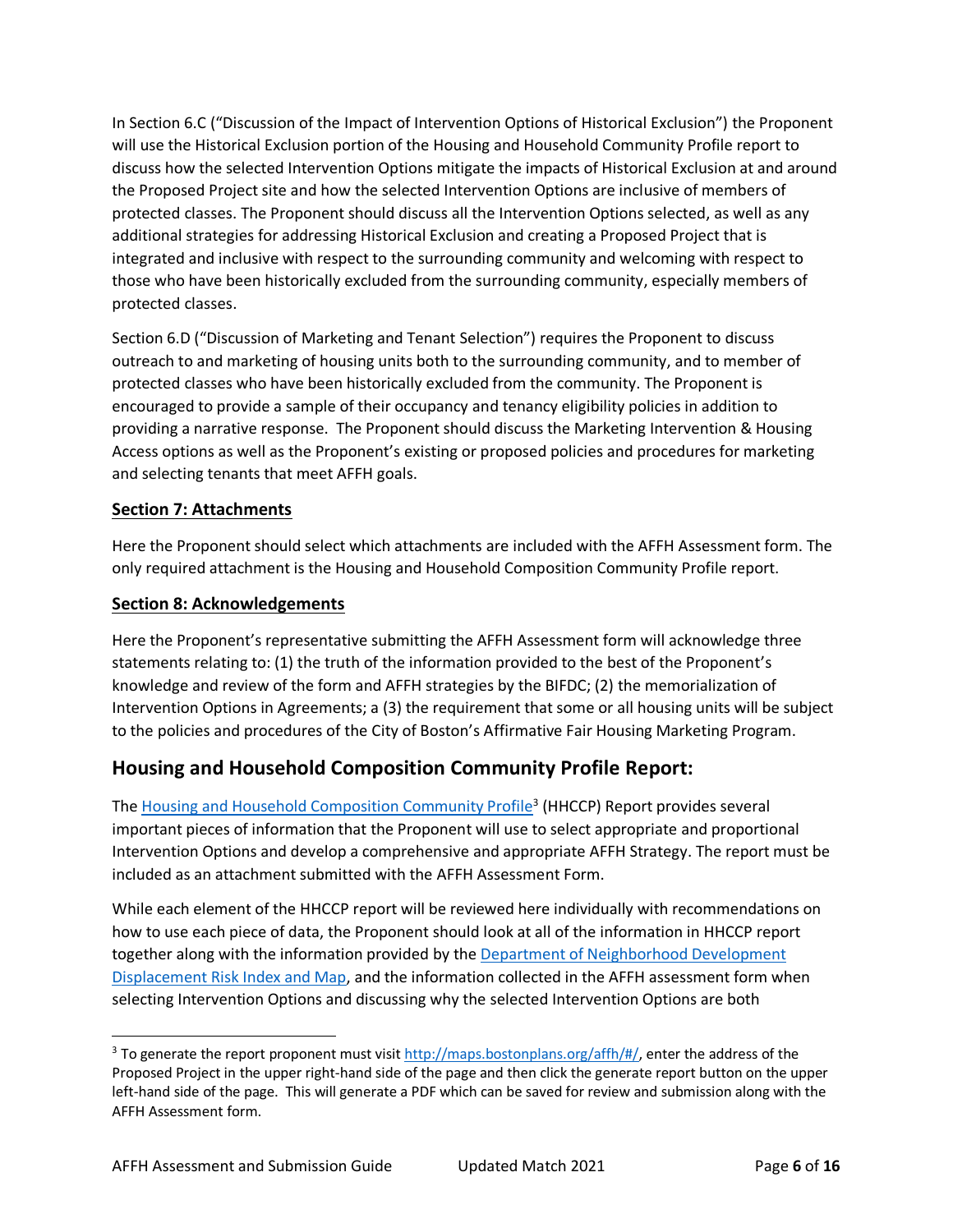proportional and appropriate to meet AFFH goals.. When considering who is represented in the community the Proponent should consider how the Proposed Project can meet the needs of people who are already living around the Proposed Project site so they are not displaced as a result of the Proposed Project. When considering who is not represented or who is underrepresented in the community, the Proponent should consider how the Proposed Project can create an inviting and welcoming community for those who are not currently and/or meaningfully included in the community, particularly members of protected classes. Proponent should refer to the information provided in the HHCCP throughout Section 6 ("Strategy for Addressing AFFH Goals") when discussing why selected Intervention Options are both proportional and appropriate for meeting AFFH Goals.

Information in the HHCCP report is based primarily<sup>4</sup> on American Community Survey data from within  $\frac{1}{4}$ mile surrounding the Proposed Project Site. There are seven broad categories of information in the report:

- 1. **Historical Exclusion**: The HHCCP report shows the level of Historical Exclusion at the Proposed Project site. Proponents in area of High Historical Exclusion must select an Area of High Historical exclusion Intervention Enhancement. Proponents must consider the extent of Historical Exclusion surrounding the Proposed Project site when discussing why selected Intervention Options are both proportional and appropriate with respect to the size, scope, and impact of the Proposed Project as well as the extent of Historical Exclusion at the Proposed Project site.
- 2. **Boston Household characteristics**: The HHCCP report provides information about the number and type of households in the community, including the total number of households, the percent of housing units that are renter occupied, the percent of households spending more than 30 % and more than 50% on rent, and the percent of households residing in subsidized or income-restricted units. It then compares these criteria to the rest of Boston. Proponents will use this information to assess density in the surrounding community, and develop a strategy for meeting AFFH goals that meets the needs of households in the surrounding community while also creating opportunities for this who have been historically excluded from the community, especially members of protected classes.
- 3. **Household Income Buckets**: The report shows household incomes both in the community and in rest of the City for comparison. Proponents will use this information to assess the income levels of people already living in the community and determine how a comprehensive AFFH strategy can help both to meet the needs of households who are already living in the community while also inviting in those who have been historically excluded into the community from the community, especially members of protected classes.
- 4. **Household Composition Characteristics**: Here information is provided about the characteristics of Households in the community including family composition, households with children, and households that include a member with a disability. Proponents should consider this information when determining unit mix, IDP programming, and number and type of units fully built out for persons with disabilities at the Proposed Project site as well as any other intervention options that address that address household composition characteristics.

<sup>4</sup> Data on the number of subsidized units is provided by the Department of Neighborhood Development.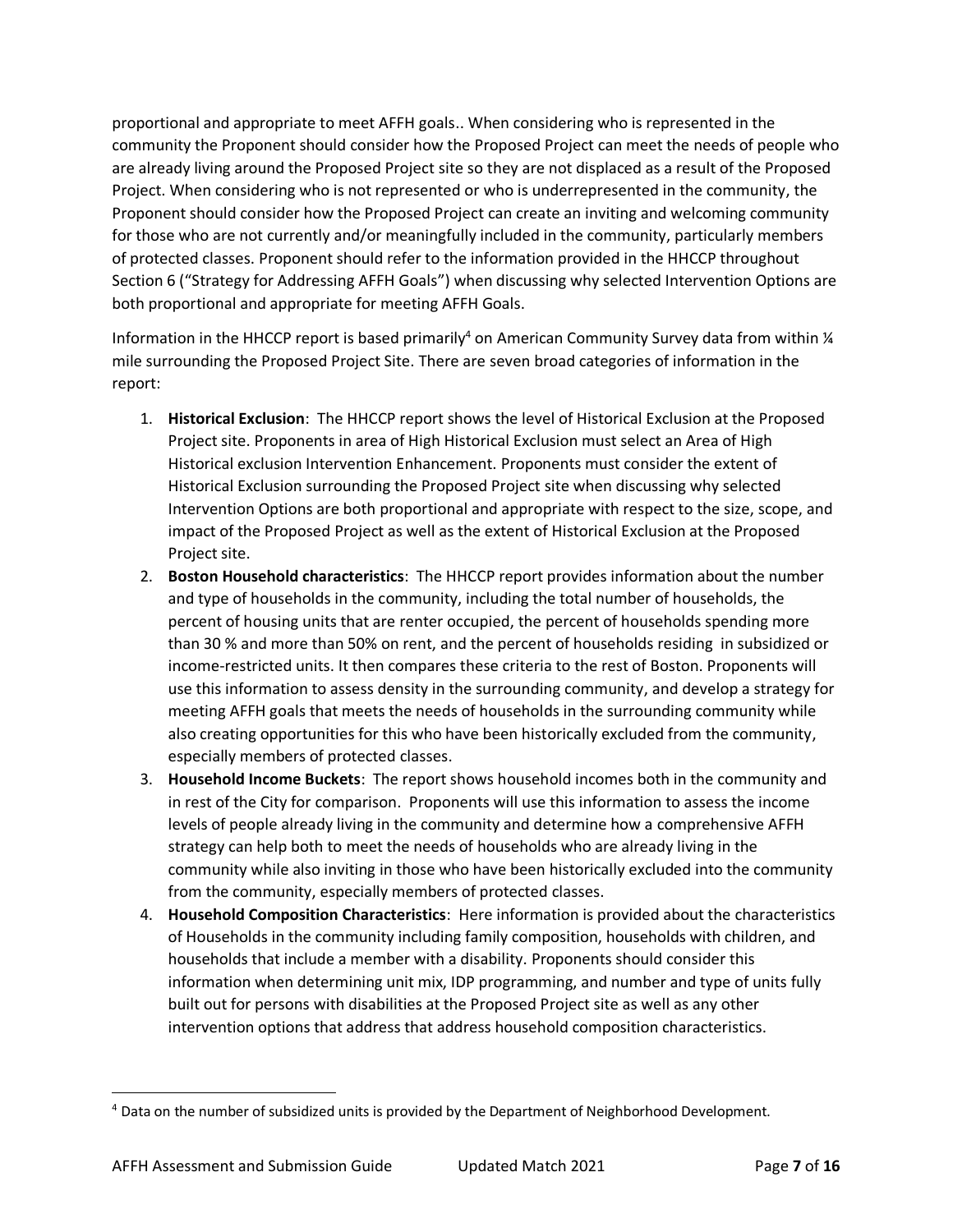- 5. **Unit Sizes:** Here the report shows the mix of unit sizes in the community and in the city as a whole. The Proponent will consider how the mix of unit sizes anticipated at the Proposed Project compares to the community with regard to meeting AFFH goals, preventing displacement, and contributing to inclusivity in the neighborhood, especially with regard to member of protected classes.
- 6. **Household Size**: Information on Household sizes in the community as compared to the City as a whole is provided. Proponent will consider how the Proposed Project meets the needs of households already residing the community while also creating opportunities for household sizes that are under-represented in the community surrounding the Proposed Project site. Proponents should compare this information with Household Composition Characteristics data for additional context.
- 7. **Race and Ethnicity**: Data on race and ethnicity in the surrounding community is provided for both for the Proposed Project Site and in the whole City for comparison. Proponents will use this information in order see how race and ethnicity may be concentrated in the community in order to determine how to the Proposed Project and the selected Intervention Options can be used to both meet the needs of the existing community and invite in those who may have been historically excluded from the community, especially members of protected classes.

## **Intervention Options & Intervention Enhancement**

The purpose of the AFFH Assessment is to gather the information about the size, scope, and impact of development at the Proposed Project Site as well as how the Proposed Project does or does not impact Historical Exclusion and Displacement Risk in order to select the Intervention Options that best meet the needs of a diverse community in a manner that does not create segregation on the basis of membership in protected classes. Since Proponents are required to discuss which Intervention Option will be a part of the Proposed Project's AFFH strategy it is important to understand each Intervention Option and how it may or may not apply to or be appropriate for the Proposed Project. The overall strategy for meeting AFFH goals-including the type and scope of Intervention Options use to meet those goals-must be proportional to size, scope, and impact of development as well as the extent of Historical Exclusion and Displacement Risk surrounding the Proposed Project site.

*A note about IDP, income-restricted units, and AFFH*: While the IDP and affordable housing are extremely important to the City and vital to the success of AFFH, not all Intervention Options or strategies to address AFFH goals are about or should be applied to IDP units. A successful strategy for addressing AFFH goals will include Intervention Options that are applied to market rate units as well as IDP units.

When Proponents proposing large multibuilding or multiphase projects select AFFH strategies that call for an increase in IDP units or other income-restricted units, concentration of income-restricted units in one building or part of a site should be avoided as it creates the possibility of income-based segregation at the Project Site. There are however some circumstances when clustering of income-restricted units will be allowed and/or preferable to meet unique community needs. Proponents anticipating clusters of income-restricted units should describe in the AFFH Assessment Form how clustering income-restricted units meet AFFH goals.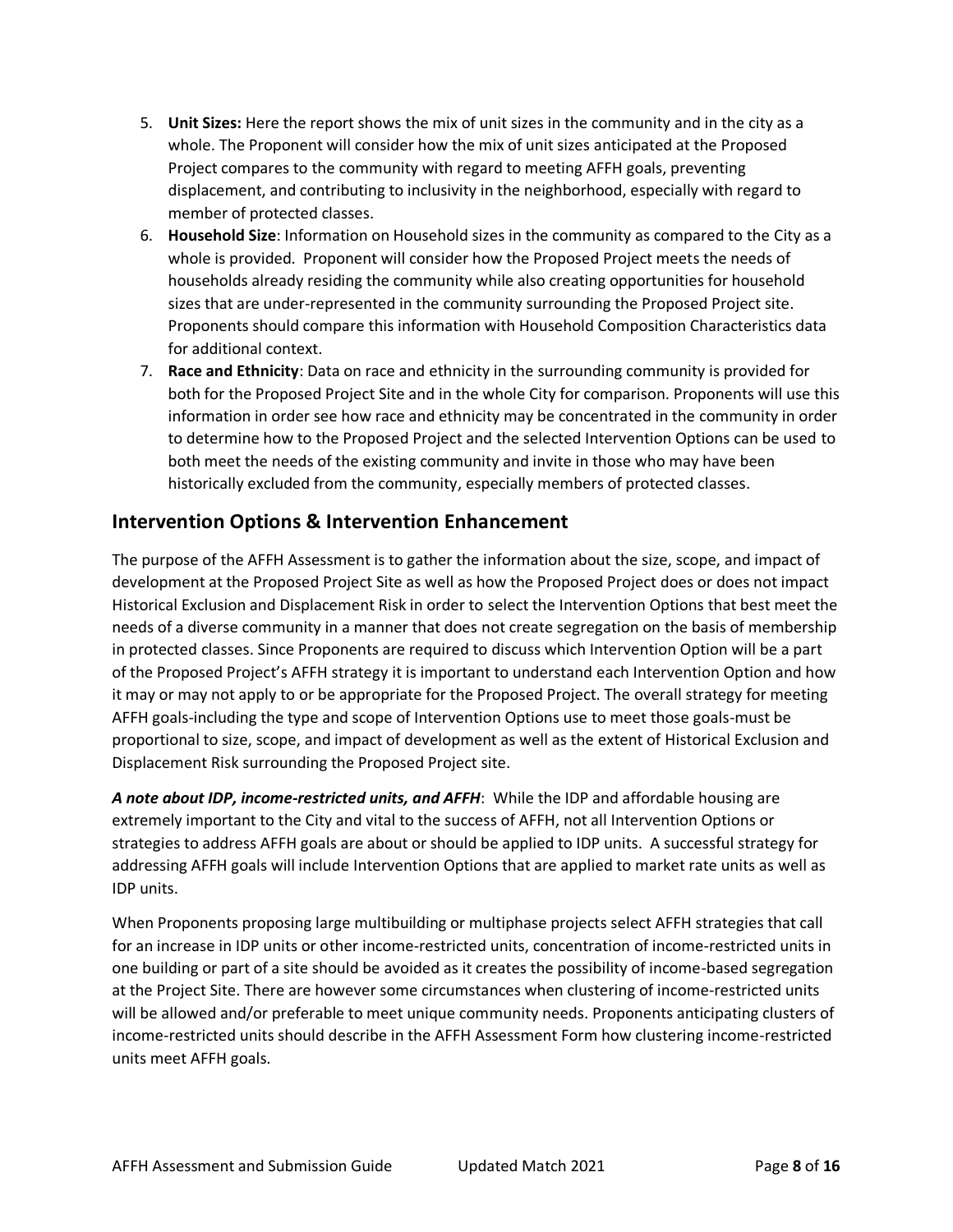*A note about unit comparability*: All units to which Intervention Options apply, including market-rate units, must be comparable to other units within the Proposed Project. Units to which AFFH goals and or Intervention Options apply should be indistinguishable in character and appearance from units to which AFFH strategies and Intervention Options do not apply. This is already required for IDP units but should be considered when selecting Intervention Options that apply to market-rate units. There are three types of Intervention Options:

- 1. Article 80 Process Options
- 2. Marketing & Housing Access Options
- 3. Supplemental Process Options

All projects must choose one Article 80 Process Option and one Marketing & Housing Access Option, although there will be circumstances where more than one of each of these Intervention Options is recommended in order for the strategy for meeting AFFH goals to be proportional to the Proposed Project's impact and context.

#### **Article 80 Options**

All Proponents must select at least one Article 80 Intervention Option as part of their strategy for addressing AFFH goals. Article 80 options must comply with other federal, state, and local laws, regulations, and policies applicable to the project. For example, complying with the IDP is required and so is not considered as part of the strategy for addressing AFFH goals, although exceeding IDP or coupling IDP with other affordability strategies is.

**Provide an additional percentage of IDP units than required:** The current IDP requires that 13% of all unit on a project site be income-restricted to households making less than 70% of AMI for rentals and less than 80% but not more than 100% AMI for homeownership units. Proponents may choose to provide more units than required by IDP as part of their strategy for meeting AFFH goals provided that the additional percentage of IDP units is proportional to the Proposed Project's impact and context. Additionally, Proponents selecting this option must consider whether there are additional affordability requirements at the Proposed Project Site and which already require additional IDP units in exchange for density and/or because additional affordability has been established in PDA agreement and/or master plan. In instances where additional IDP or income-restricted units are required, Proponents selecting this Intervention Option would need to exceed those additional requirements in order to for additional IDP units to be considered a part of an AFFH strategy.

**Deepen the affordability of IDP units**: While the IDP does have target AMI ceilings (70% AMI for rental units and between 80%-100% AMI for homeownership units), it is possible for a Proponent to reduce the AMI ceiling in some circumstance and still comply with IDP requirements. In rental projects, a Proponent could choose to reduce the AMI ceiling below 70% AMI in some or all IDP units as part of an AFFH strategy while still complying with IDP. In homeownership projects, the AMI in up to half of the IDP units could have a ceiling of less than 80% AMI and still comply with IDP. Proponent selecting this option should describe the number of units with deepened affordability and the target AMI for those units.

**Provide all IDP units on-site**: Proponents are encouraged to provide all or most IDP units on-site when possible, but sometimes, the IDP can be satisfied by providing off-site units, paying into the IDP fund, or doing some combination of on-site, off-site, and IDP fund payments. With regard to Proposed Projects in [IPD Zones](http://www.bostonplans.org/getattachment/d4e05875-9c82-4d23-adbb-417a12da4ceb) A and B, the use of off-site units is subject to approval by relevant City agencies and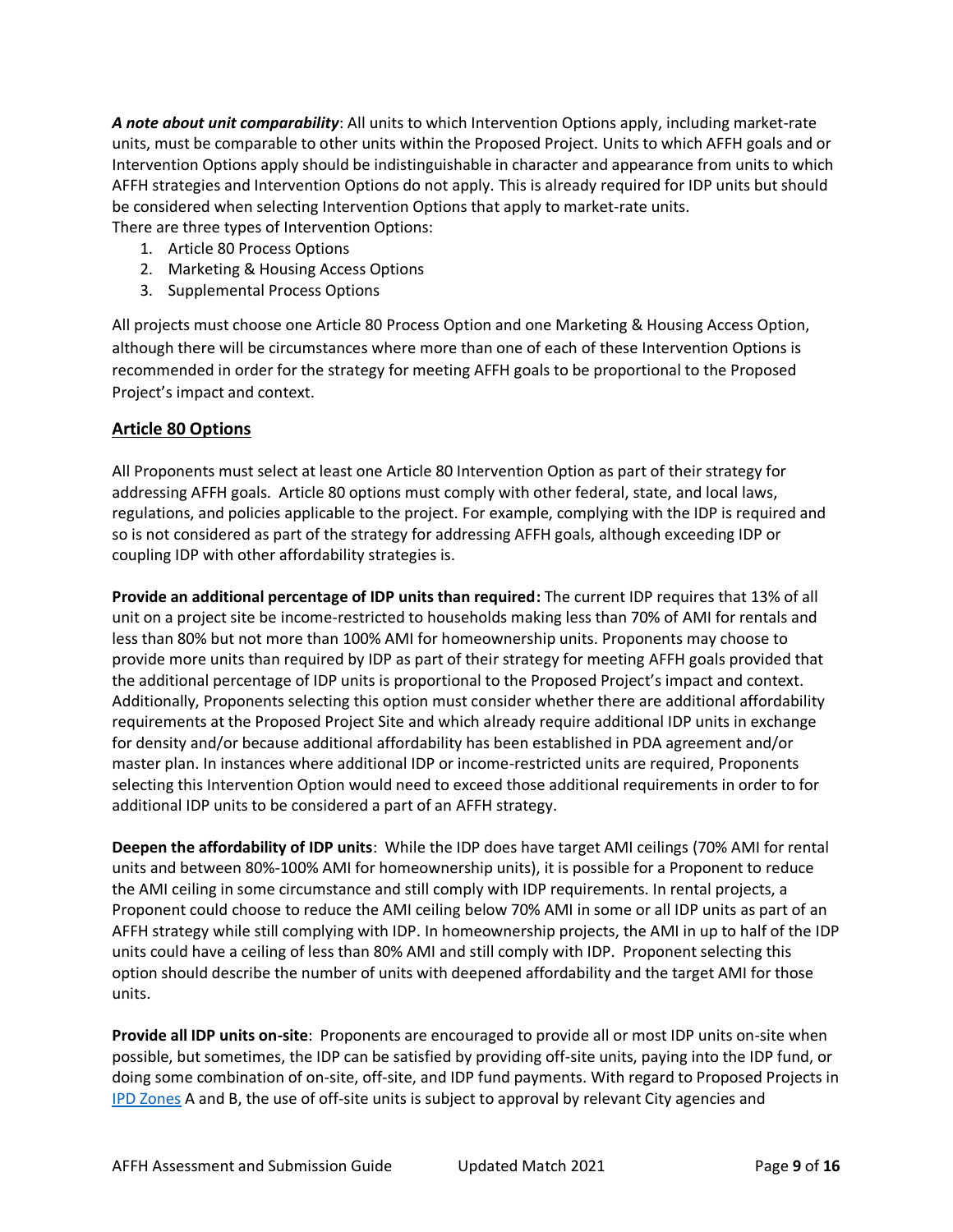departments. Because of the strong preference that already exists for providing IDP units on-site Proponents are encouraged to pair this Intervention Option with other Article 80 Intervention Options relating to IDP as part a comprehensive AFFH strategy. Proponents selecting this option should discuss how providing all IDP unit on-site goes beyond complying with the IDP to meet AFFH goals.

**Provide a higher proportion 2+ bedroom IDP units:** The Housing and Household Composition Community Profile provides information on both unit sizes and household sizes around Proposed Project Site. A Proponent may choose this option when the AFFH Assessment indicates that there is a need for this housing in the community either to support existing households who may not be able to find units to meet their needs or because AFFH Assessment indicates that families with children are currently or have previously been excluded from the community surrounding the Proposed Project Site. Proponents selecting this option should describe how many IDP units will be 2+ bedroom, the percentage of IDP units that will be 2+ bedrooms, whether 2+ bedroom IDP units are included to meet or exceed IDP requirement, and-in the case of 2+ bedroom units included to exceed the IDP requirement, what the target AMI is for those units.

**Meet or exceed the percentage of 2+ bedroom units in the surrounding neighborhood**: This Intervention Option is similar to the above option except that this option applies to market-rate units rather than IDP units. Proponents selecting this option should describe the size of 2+ bedroom units, the percentage of 2+ bedroom sized units compared to the overall number of units, and the anticipated target price for 2+ bedroom sized units. Proponents should also discuss how larger sized market rate units contribute to an overall strategy for addressing AFFH goals.

**Provide a higher number of unit accessible to persons with disabilities than required**: [Massachusetts](https://www.mass.gov/doc/521-cmr-900-multiple-dwellings/download)  [Law](https://www.mass.gov/doc/521-cmr-900-multiple-dwellings/download) requires that building containing 20 or more rental unit must build out at least 5% of units as Group 2 fully-built out units accessible for persons with disabilities. This Intervention Option can apply to rental and homeownership units that either market or IDP units. Proponents already required to meet the 5% requirement must exceed that requirement as part of this Intervention Option. Proponents selecting this option should describe both the total number of units that will be fully built out Group 2 units as well as the percentage of total units that will be fully built out Group 2 units.

**Increase building density to directly increase affordable units for and accessible to people in protected classes**: Proponents may propose to develop a larger Proposed Project with the express goal of increasing unit availability to protected classes (e.g. increasing density to increase the number of units to families with children; increasing density to increase the number of fully-built out Group 2 units). When choosing this Intervention Option the Proponent must consider whether increased density is appropriate and achievable at the Proposed Project Site. Proponents must describe how increased density directly relates to increased unit availability to members of protected classes, including which protected classes will benefit from increased density and how units will be accessed by the members of protected classes they are intended to benefit. If a Proponent selects this option but is later asked to or voluntarily decides to reduce density at the Proposed Project Site (even following BPDA Board approval) then another Intervention Option must be selected, reviewed by the BIFDC, and approved by the BPDA board as a project change.

**Agree to host new Project-Based Vouchers (PBV) or Rental Assistance Demonstration (RAD) units or other deeply-affordable units on site, in addition to fulfilling IDP requirements**: This Intervention Option requires that the Proponent partner with a Local Housing Authority or other voucher-issuing agency to provide subsidized housing attached to on-site units (as opposed to mobile vouchers which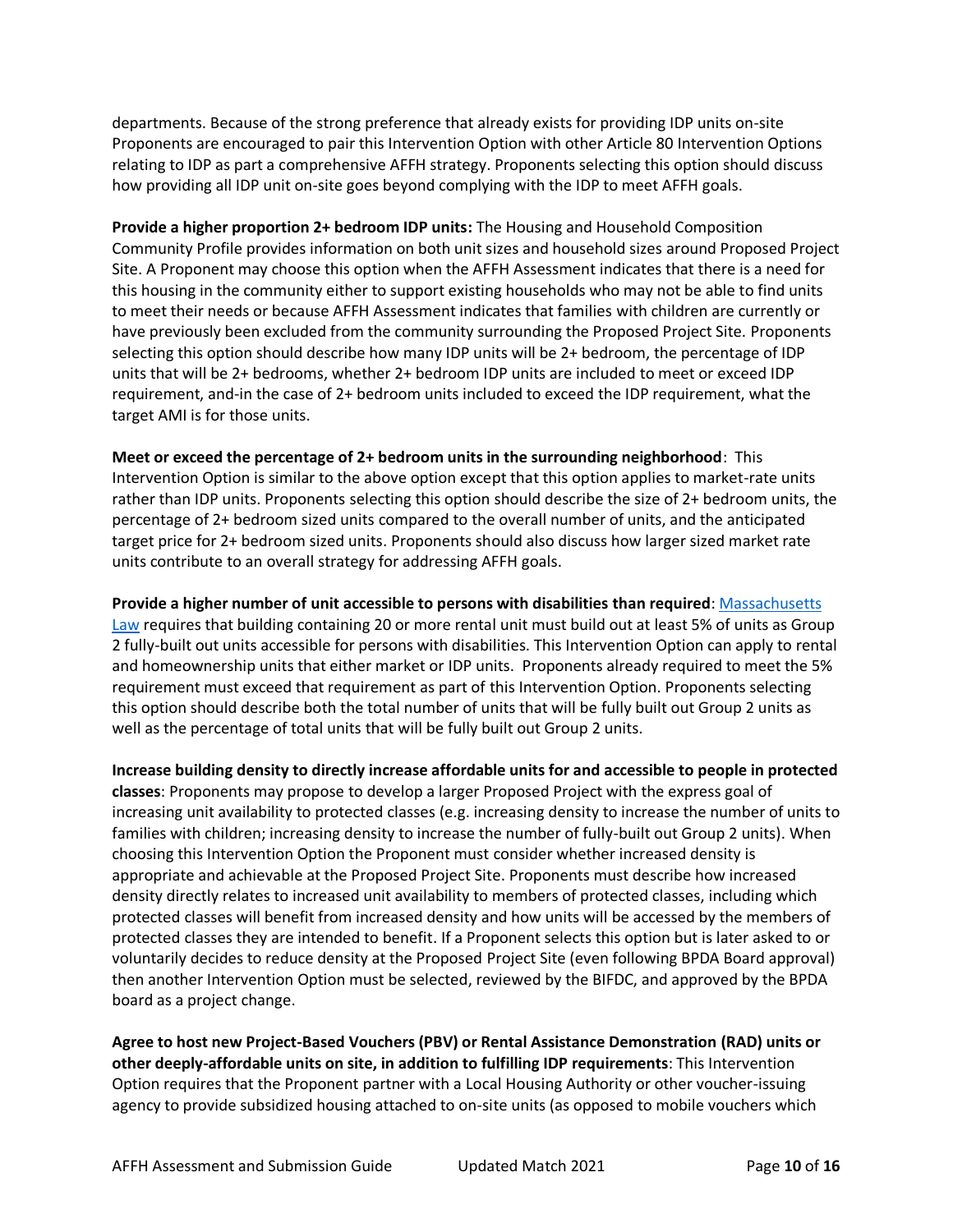are attached to the particular household) or obtain other financing to support deeply-affordable (i.e. affordable to households with incomes less than 50% of AMI) that are subject to a restriction term of at least 50 years. Proponents would still need to income-restrict at least 13% of units on site to households making less than 70% of AMI if selecting this Intervention Option in order to comply with IDP (unless the Proposed Project meets the criteria for IDP exemption). If the Proponent selects this option and is not able to secure PBV or RAD units at the site an alternate Intervention Option must be selected, reviewed by the BIFDC and approved by the BPDA Board as a project change. Proponents selecting this option should describe the voucher-issuing agency they are seeking to partner with and the number of units that are anticipated to be supported with vouchers. Proponents selecting this Intervention Option in an area where there are already many households with rental voucher compared to the City-wide average should explain how this Intervention Option creates access to opportunities in the neighborhood.

**Agree to partner with a non-profit developer, land trust, housing authority, or other entity to provide land or bear some capital costs to enable affordable housing construction, in addition to fulfilling IDP requirements**: This Intervention Option requires the Proponent to partner with another party to develop all or part of the Proposed Project as income-restricted housing. To be considered as part of a strategy for addressing AFFH goals units must be income-restricted to households with AMIs meeting community needs and those restrictions must be in place for at least 50 years. Unless the Proposed Project is exempt from the IDP, 13% of units must still be made affordable to households with income less than 70% of AMI for rentals and less than 80%-100% if AMI for homeownership units. Proponents selecting this option should describe the entity they are partnering with, the scope and structure of the partnership, the capital or land contribution that will be made, the number of affordable units to be created, and other details necessary to describing how this Intervention Option is anticipated to be implemented.

**Any other option(s) that meet AFFH goals**: Proponents may develop their own strategies for meeting AFFH goals, provided those strategies have measurable impacts on either mitigating Historical Exclusion and/or reducing Displacement Risk, and do not create or contribute to segregation on the basis of protected characteristics. Strategies must be capable of being monitored for compliance during an identified commitment period.

#### **Marketing & Housing Access Options**

All Proponents must select at least one Marketing & Housing Access Option as part of a strategy for addressing AFFH goals. Marketing & Housing Access Options must comply with other federal, state, and local laws, regulations, and policies applicable to the Proposed Project. Preferences for incomerestricted units must be in accordance with BPDA policies. Deviations from BPDA marketing policies may be subject to review the City of Boston's Affirmative Fair Housing Marketing Program and/or review by the Massachusetts Department of Housing and Community Development. As part of selecting Marketing & Housing Access Options Proponents shall consider the portion of units (both market and IDP) to which the marketing option applies. If the Proponent indicates that fewer than 100% of units will be subject to the selected Marketing & Housing Access Option individual units must be identified prior to entering into a Housing and/or Cooperation Agreement with the BPDA.

Marketing & Housing Access Options requiring a preference must be detailed in Affirmative Marketing and Tenant Selection Plan which is submitted to the Boston Fair Housing Commission for approval at least one year prior to the date on which a Certificate of Occupancy is expected. All other Marketing & Housing Access Options will require the Proponent to produce written policies and procedures-including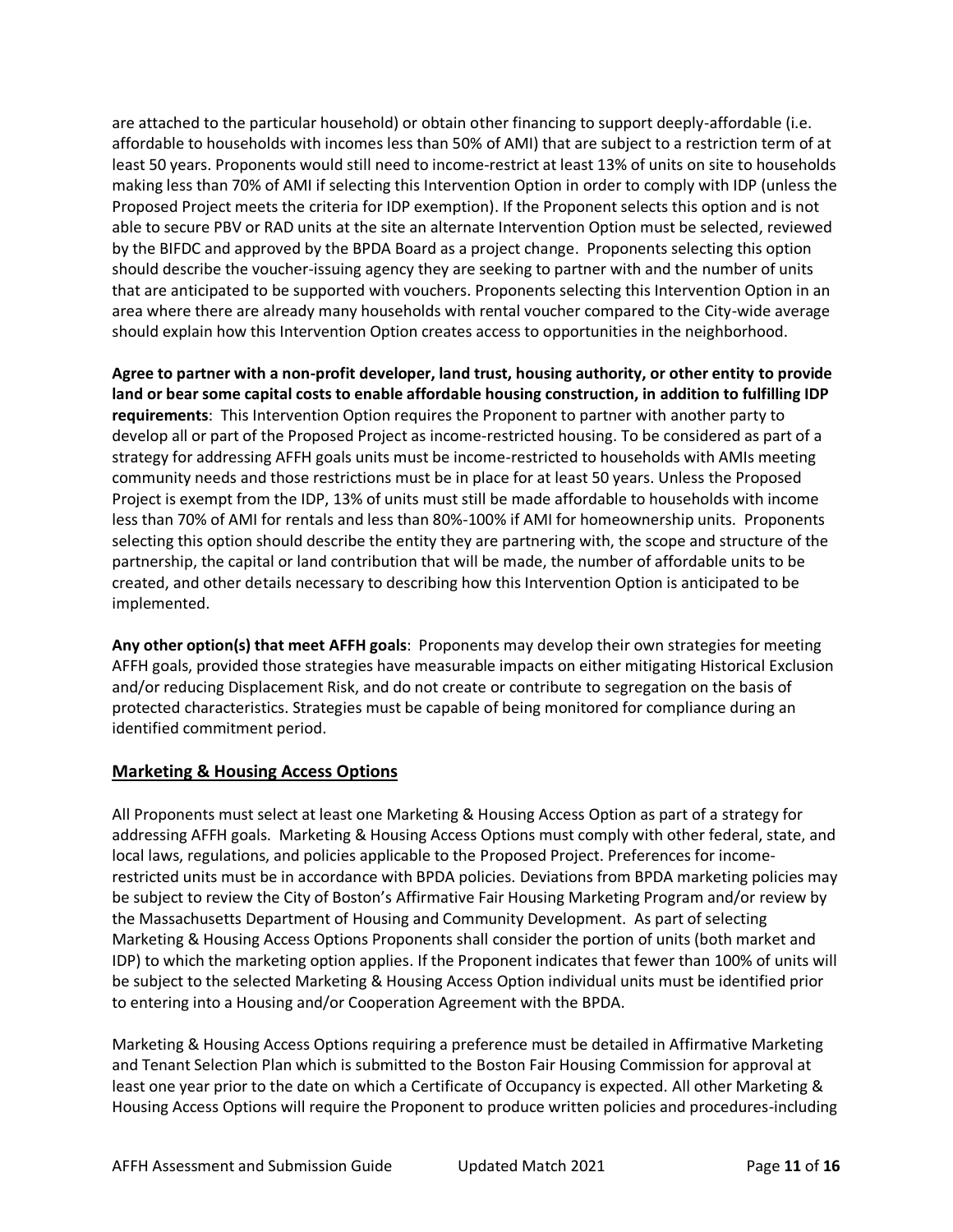sample lease agreements when applicable-that must be in place prior to marketing the Proposed Project. Marketing requirements, timelines for submission, and ongoing compliance schedules will be detailed in any Housing and/or Cooperation Agreements.

Marketing & Housing Access Options requiring the use of best practices or particular policies and procedures must demonstrate that the policies, practices, and procedures are applicable to all of the residential units within the Proposed Project unless there is a strong and compelling reason why AFFH goals would be better met from having more than one version of marketing and/or tenant selection policies.

**Provide a preference for an agreed upon percentage of units to rental voucher-holders and develop marketing and tenant selection policies and procedures that are least likely to exclude voucherholders.**: Proponents selecting this option with both provide a preference for rental voucher-holders and take affirmatively steps to attract and lease to those voucher-holders through inclusive marketing and tenant selection practices. Selecting this option means: (1) accepting voucher rental reimbursement rates; (2) limiting or waiving broker fees, security deposits, and other legally allowed fees that make renting a unit difficult for a voucher-holders; (3) developing a marketing plan and practices that is likely to reach voucher-holders; (4) using tenant screening and selection practices that address other barriers voucher-holders might have in accessing a unit such as little to no rental history, poor credit score, prior eviction history, etc.; (5) and meeting administrative and other requirements to accept a housing-voucher reimbursement (e.g. annual unit inspection requirement, limitations on lease provisions, participating in tenant approval process where landlord participation is required, etc.) Proponent may select this option for both IDP and market rate units, although this preference cannot be applied to all IDP units. Proponents selecting this option should indicate the number of market-rate and/or IDP units this preference is being applied to and should describe or provide a copy of the marketing and tenant selection policies that are required as part of this Intervention Option. Proponents selecting this Intervention Option in an area where there are already many households with rental voucher compared to the City-wide average should explain how this Intervention Option creates access to opportunities in the neighborhood.

**Provide preference for an agreed percentage of units to families that are currently rent-burdened<sup>5</sup> , have experienced a no-fault eviction, or have experienced eviction but now display the ability to pay and develop marketing and tenant selection policies and procedures that least likely to exclude preferred tenants.:** Proponents selecting this option will both provide a preference for rent-burdened tenants and/or tenant with a previous eviction history and take affirmatively steps to attract and lease to those tenants through inclusive marketing and tenant selection practices**.** Selecting this option could mean: (1) accepting a lower than market rent in order to make units available to preferred tenants; (2) limiting or waiving broker fees, security deposits and other legally allowed fees that make renting a unit difficult for preferred tenants; (3) developing a marketing plan and practices that are likely to reach preferred tenants; and (4) using tenant screening and selection practices that address barriers preferred tenants may have to accessing units such as little or no rental history; poor credit score, prior eviction history, etc. Proponents may select this option for both IDP and market-rate units, although this preference cannot be applied to all IDP units. Proponent selecting this option should explain how many units have this preference and which characteristic(s)-currently rent burdened, experienced a no-fault eviction, and/or experienced an eviction by not has a demonstrated ability to pay-will be preferred and

<sup>&</sup>lt;sup>5</sup> Rent-burdened generally means paying more than 30% of one's gross household-income on rent.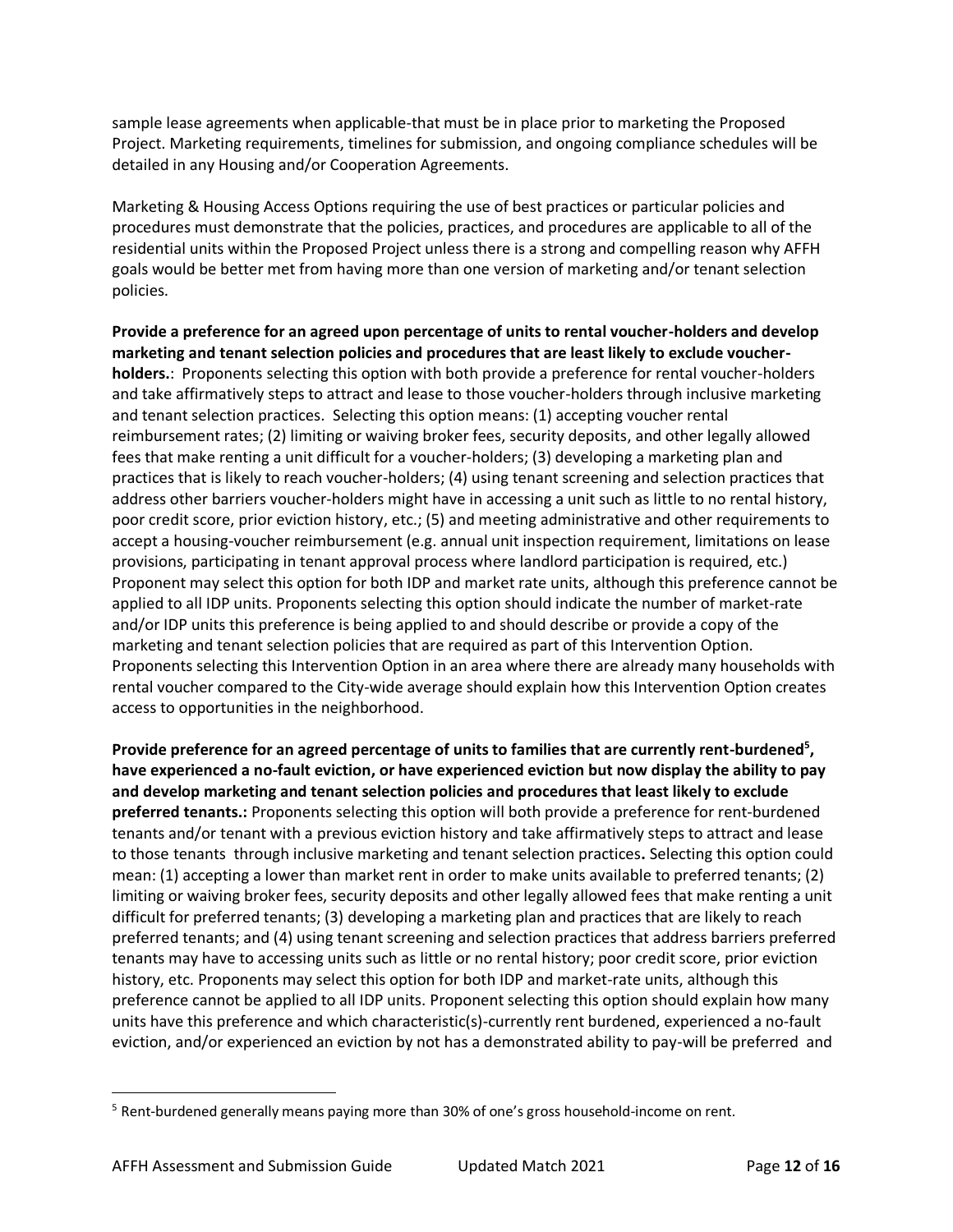describe or provide a copy of the marketing and tenant selection policies that are required as part of this Intervention Option.

**In the case of homeownership units, provide a preference to first-time/generation Homebuyers and develop marketing policies and procedures that are least likely to exclude preferred homebuyers**: Proponents selecting this options will both provide a preference for first time and/or first-generation homebuyers and take affirmative steps to market homeownership units to the preferred buyers. Proponents selecting this option are encourage to partner with the [Boston Home Center](https://www.boston.gov/departments/neighborhood-development/boston-home-center) or a community nonprofit that provides education and services to first-time and/or first-generation homebuyers to identify potential preferred buyers. This Intervention Option applies to both marketrate and IDP units. IDP units however already have a preference for first-time homebuyers so only a preference for first generation homebuyers of IDP units would be suitable as a strategy for meeting AFFH goals. Proponents may opt for both a first-time and first-generation preference for market-rate units or one of the preferences. Proponents selecting this option should: (1) indicate which preference(s) will apply; (2) provide the number of units the preference will apply to; (3) indicate what if any agencies or organizations are anticipated to be partners and the scope of the partnership; (4) describe or provide a copy of the marketing and tenant selection policies that are required as part of this Intervention Option.

**Allow last month's rent and security deposit to be paid in installments for an agreed upon percentage of units or by renters up to a certain income level**: Proponents may select this Intervention Option for both market-rate and IDP units. Proponents selecting this option should specify if they are agreeing to allow installment payments for a portion or units or for particular tenants up to a certain AMI ceiling or both. Proponent should describe or provide a copy of the policies and/or lease clauses that describe how last month's rent and/or security deposits are collected-including a payment schedule-and who is eligible to pay in installments and how eligibility will be determined.

**Agree to follow best practices related to the use of CORI, eviction, and credit records in the tenant screening and selection process**: Proponents selecting this option will be required to adopt best practices for tenant screening and selection that reduce barriers that tenants-particularly members of protected classes-face in accessing housing. IDP units are subject the [Boston Fair Chance Tenant](https://www.chapa.org/sites/default/files/Boston%20Fair%20Chance%20Ordinance_February%202017.pdf)  [Selection Policy,](https://www.chapa.org/sites/default/files/Boston%20Fair%20Chance%20Ordinance_February%202017.pdf) which is a set of best practices, so this Intervention Option is only available for marketrate units. Proponents selecting this Intervention Option should describe the tenant screening and section policies including specifically how CORI, evictions, credit records, and other elements of a housing applicant's background will be used in a fair and limited way.

**Agree to follow progressive practices related to the use of CORI, eviction, and credit records in the tenant screening and selection process, and in marketing of units, for example following Fair Chance Housing guidelines, and/or waiving eviction and credit checks for affordable units and/or housingvoucher holders**: While this is similar to the above Intervention Option on best practices which requires Proponents to adopt and follow policies and procedures of limited use of elements of a housing applicant's background to exclude the applicant from housing, this Intervention Option requires that use of an applicant's background be strictly limited to that which is absolutely necessary to determine if the tenant is going to be able to pay rent for the term of the lease, or not used at all when considering an applicant for a housing unit. Proponents may select this option for both market-rate and IDP units, but as applied to IDP units, policies and procedures must exceed the protections provided by the Boston Fair Chance Tenant Selection Policy. Proponents should describe tenant selection and screening practices to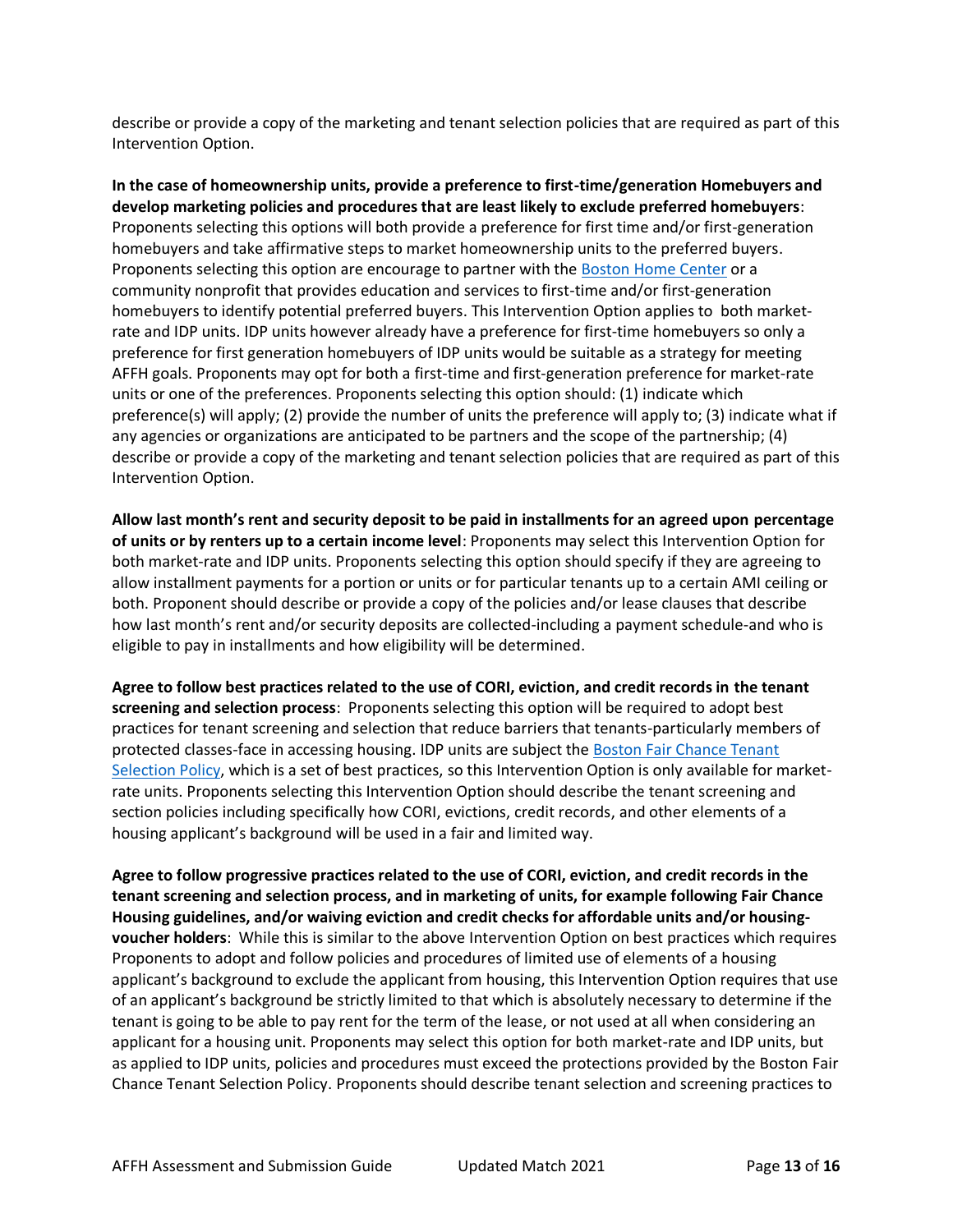be used or provide a copy of the policies and practices demonstrating compliance with this Intervention Option.

**Agree to best practices in marketing the market-rate units that are inclusive of and welcoming to members of protected classes**: Proponents selecting this option will develop marketing practices that are inclusive of and inviting to members of protected classes who may have previously been excluded from the target demographic(s) for market-rate rental and homeownership units. Proponents should describe the details of these practices including what makes the practices include and welcoming to members of protected classes and how inclusivity will be achieved.

**Any other option(s) that meet the stated goal**: Proponents may develop their own strategies for meeting AFFH goals, provided those strategies have measurable impacts on either mitigating Historical Exclusion and/or reducing Displacement Risk, and do not create or contribute to segregation on the basis of protected characteristics. Strategies must be capable of being monitored for compliance during an identified commitment period.

#### **Supplemental Process Options**

Supplement Process Options are optional Intervention Options that a Proponent may select as an Intervention Enhancement when and Intervention Enhancement is required. Supplemental Process options must be legal and economically feasible and must clearly be linked to AFFH goals. Supplemental Process Options will be reviewed by the BIFDC as well as any relevant City departments and/or Agencies before they can be recommended and/or implemented. Below are examples of Supplement Process Options. This is not an exhaustive list or an indication that the example is economically or legally feasible to any specific Proposed Project because feasibility with respect to Supplemental Process Options must be assessed on a project by project basis.

**Establish a housing stabilization fund**: Proponents may work with the City of Boston Department of Neighborhood Development to establish and fund a local housing stabilization fund that can be accessed by the local community-including nonprofit organization serving the local community-for the purpose of stabilizing housing and/or preventing displacement in the neighborhood. Proponents interested in pursuing an option like this should contact the Department of Neighborhood Development for more information about feasibility prior to selecting this option.

**Establish and/or contribute to a neighborhood housing Acquisition Opportunity Program:** The City of Boston [Acquisition Opportunity Program](https://www.boston.gov/housing/acquisition-opportunity-program) provides loans to investor-owners of occupied multi-family rental properties in order to keep those properties permanently affordable. Proponents interested in pursuing this option should contact the Department of Neighborhood Development about feasibility prior to selecting this option.

**Restrict the percentage of non-owner-occupied units**: Proponents may deed-restrict a certain percentage of market-rate homeownership units to require that they be owner-occupied. IDP homeownership units already have restrictions regarding owner occupancy so this is not an appropriate intervention option for IDP units.

**Provide local small business long term flexible lease options to local, small business tenants in mixeduse developments**: Proponents with Proposed Project featuring a commercial component may opt to offer small business flexible long-term lease options. Proponents selecting this option should discuss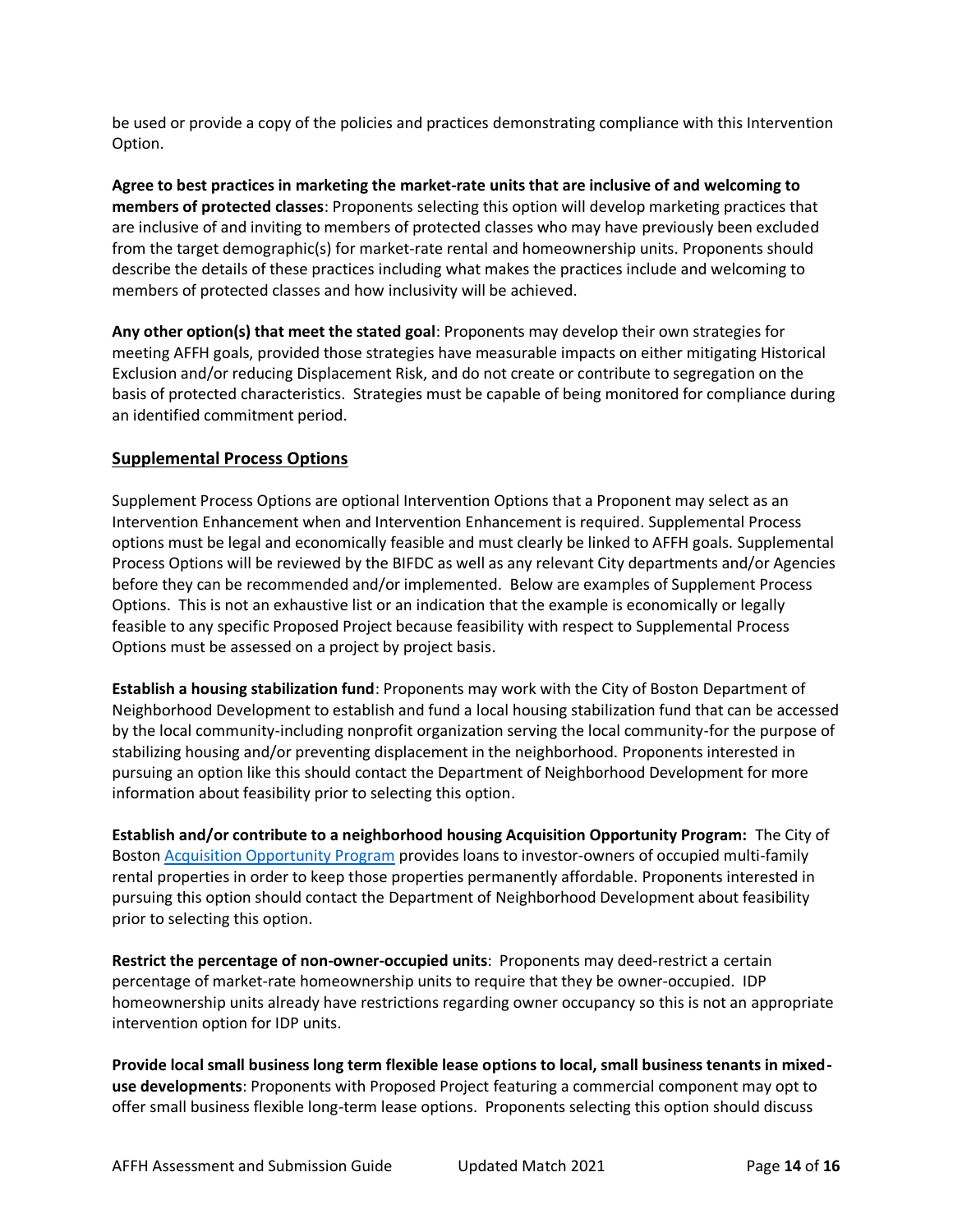how many commercial spaces would be offered long-term flexible leases, the length of the leases, and details on the flexible terms to be included.

**Agree to support cooperative housing units**: Under the City's Condominium and Cooperative Ordinance, certain buildings and/or portions of buildings can be turned into cooperative housing in which tenants have both an ownership interest and a role housing governance. Proponents interested in pursuing this option should familiarize themselves with both cooperative housing structures and contact the Department of Neighborhood Development for information about feasibility prior to selecting this option.

**Any other option(s) that meet the stated goal**: Proponents may develop their own strategies for meeting AFFH goals, provided those strategies have measurable impacts on either mitigating Historical Exclusion and/or reducing Displacement Risk, and do not create or contribute to segregation on the basis of protected characteristics. Strategies must be capable of being monitored for compliance during an identified commitment period.

#### **Intervention Enhancements**

Intervention Enhancements are requirements that additional Intervention Options and/or AFFH strategies be applied to three types of projects:

- 1. Projects in Areas of High Displacement Risk
- 2. Projects in Areas of High Historical Exclusion
- 3. Planned Development Areas

**Areas of High Displacement Risk**: these are areas that show there is a demonstrated risk of displacement at or around the Proposed Project Site that requires more than the minimum number of required Intervention Options to mitigate displacement. Proposed Projects that will directly displace tenants or occupants at the Proposed Project site are areas of High Displacement Risk. The BIFDC may determine that a Proposed Project is in an Area of High Displacement Risk after the Proponent submits the AFFH Assessment Tool and may ask the Proponent to resubmit to revise answer on the AFFH Assessment for to include an Intervention Enhancement. Proponents building in Areas of High Displacement Risk must select one of the following Intervention Enhancements:

- *Diversity preservation Preferences for applicable projects*[: Diversity preservation preferences](http://www.bostonplans.org/getattachment/6b9d0f4d-46da-404a-9994-2c45b2e6d4b5) are available only to certain qualifying projects and certain units within those qualifying projects. Proponent should be aware of the limitation of the Diversity preservation preference before selection this enhancement.
- *An additional Article 80 Process Option*
- *A Supplemental Process Option*

**Areas of High Historical Exclusion**: these are areas in which members of protected classes have historically been excluded from living. Whether a Proposed Project is in an Area of High Historical Exclusion will be determined by looking at the Historical Exclusion component of the Housing and Household Composition Community Profile Report. Proponents building in Area of High Historical Exclusion must select one of the following Intervention Enhancements: